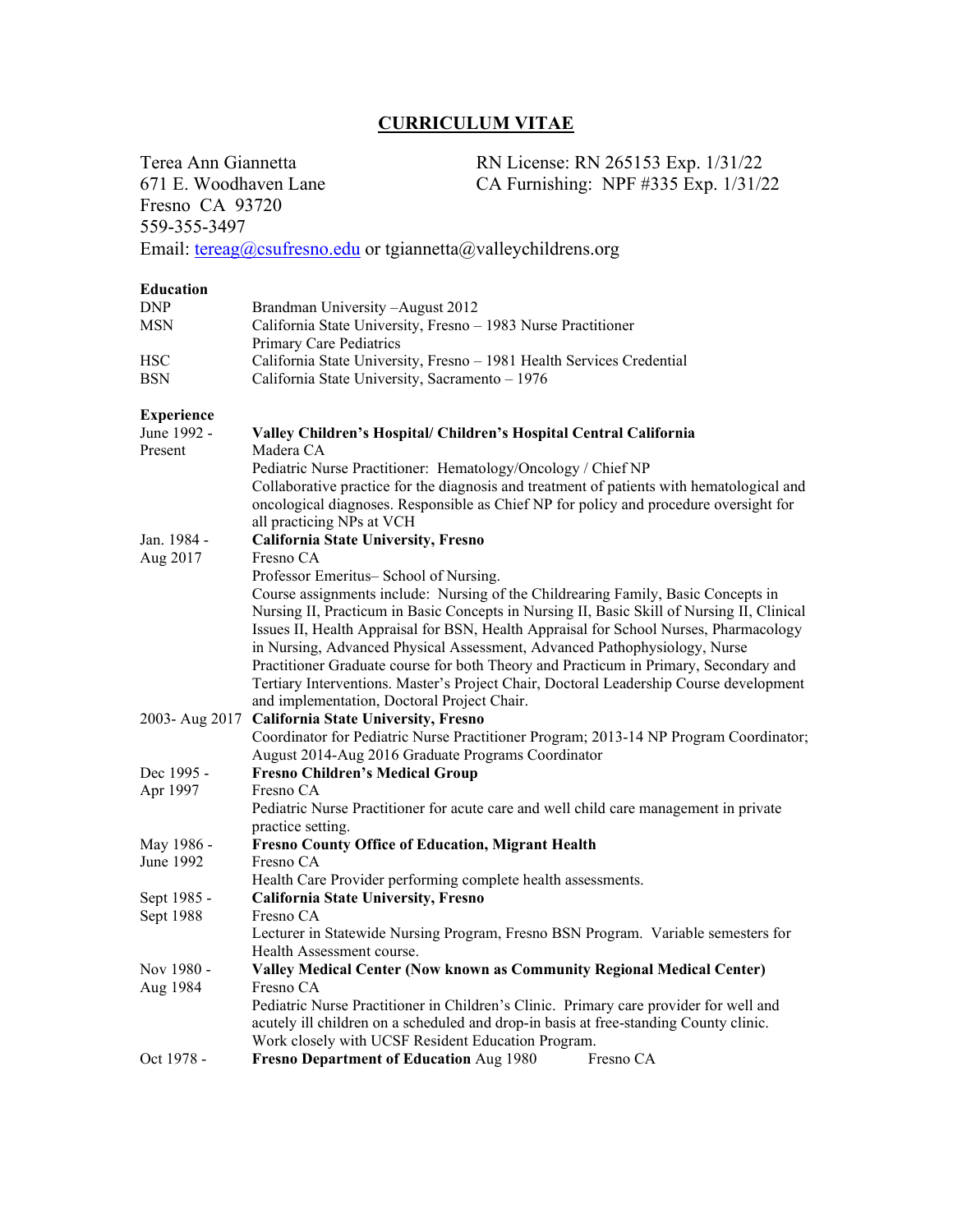|            | Migrant Health Nurse. Combination of school nursing, health assessment, and follow-up    |
|------------|------------------------------------------------------------------------------------------|
|            | services in schools in rural Fresno County. Responsible for coordinating day and evening |
|            | clinics.                                                                                 |
| Dec 1977 - | <b>Valley Children's Hospital</b>                                                        |
| Sept 1978  | Fresno CA                                                                                |
|            | Supervisor, North Wing. Twenty-four hour supervisory coverage of 36 bed surgical         |
|            | pediatric unit. Coordinate staff education.                                              |
| May 1976 - | <b>Valley Children's Hospital</b>                                                        |
| Dec 1977   | Fresno CA                                                                                |
|            | Staff Nurse. Total patient care of medical and surgical pediatric patients with cross-   |
|            | training in adult and pediatric cardiac critical care and pediatric intensive care.      |

## **Publications**

Joyce, BA & Giannetta, TA. (2020). Chapter 33: Hematologic Disorders" in Richardson, B. *Pediatric Primary Care: Practice Guidelines for Nurses, Fourth Edition.* Jones and Bartlett. Pp607-634.

Giannetta, TA & Kane, V. (2020). "Chapter 27: Hematologic Disorders" in Burns, C, Dunn, A, Brady, M, Starr, N & Blosser, C. *Pediatric Primary Care, 7th Ed.* Elsevier.

Contributor to *Pediatric Acute Care Provider Certification Review*, Haut, C. & Kline-Tilford, Ed. (1<sup>st</sup> Ed). Jones & Bartlett Publishers. (2015).

Giannetta, T.A. (2011). "Chapter 8: Patient and Family-Centered Care" in Reuter-Rice, K., & Bolick,B.N. *Pediatric Acute Care: A Guide for Interprofessional Practice*. Sudbury MA: Jones & Bartlett Publishers.

Giannetta, TA "Oh no, the Newborn Screen is positive". *Journal of Pediatric Health Care.* 21 (1) 51-2, January/February 2007. 17198900

Giannetta. TA "To bleed or not to bleed". *Journal of Pediatric Health Care.* 20 (2) 128-9, March/April 2006. 16522490

Editorial Chair for *Kids Health Matters.* Published in conjunction with National Association of Pediatric Nurse Practitioners, Spring 2006, Fall 2006, Spring 2007, Fall 2007, Spring 2008, Fall 2008, Spring 2009, Fall 2009, Spring 2010, Fall 2010, Spring 2011, Fall 2011. Author of "Ask the Expert" article in each edition, Sp 2006 to 2015

Expert Consultant to Pediatric Primary Care: A Handbook for Nurse Practitioners, W. B. Saunders Company, 2000.

Contributor in Instructor's Manual and Test Bank to accompany Foster, Hunsberger and Anderson: Family Centered Nursing Care of Children. 1989. Philadelphia: W. B. Saunders Company

## **Professional Affiliations, Community Service, Honors**

American Association of Nurse Practitioners (AANP)- Member since 2012 Induction as Fellow June 2015 National Program Planning Committee 2018-2019 National Association of Pediatric Nurse Practitioners-Member since 1980 National Program Chair March 1996 – July 2001 Editorial chair for "Health Matters" publication for Spring 2006 to Fall 2011, Author continues to present articles for each edition SJV-Central Valley Chapter member and current Secretary (President 2009 to 2012) Clinical expert, Pediatric Palliative Care Awards Development Committee Member- June 2011 to June 2015 NAPNAP Foundation-Clinical Practice Committee Chair, June 2013- present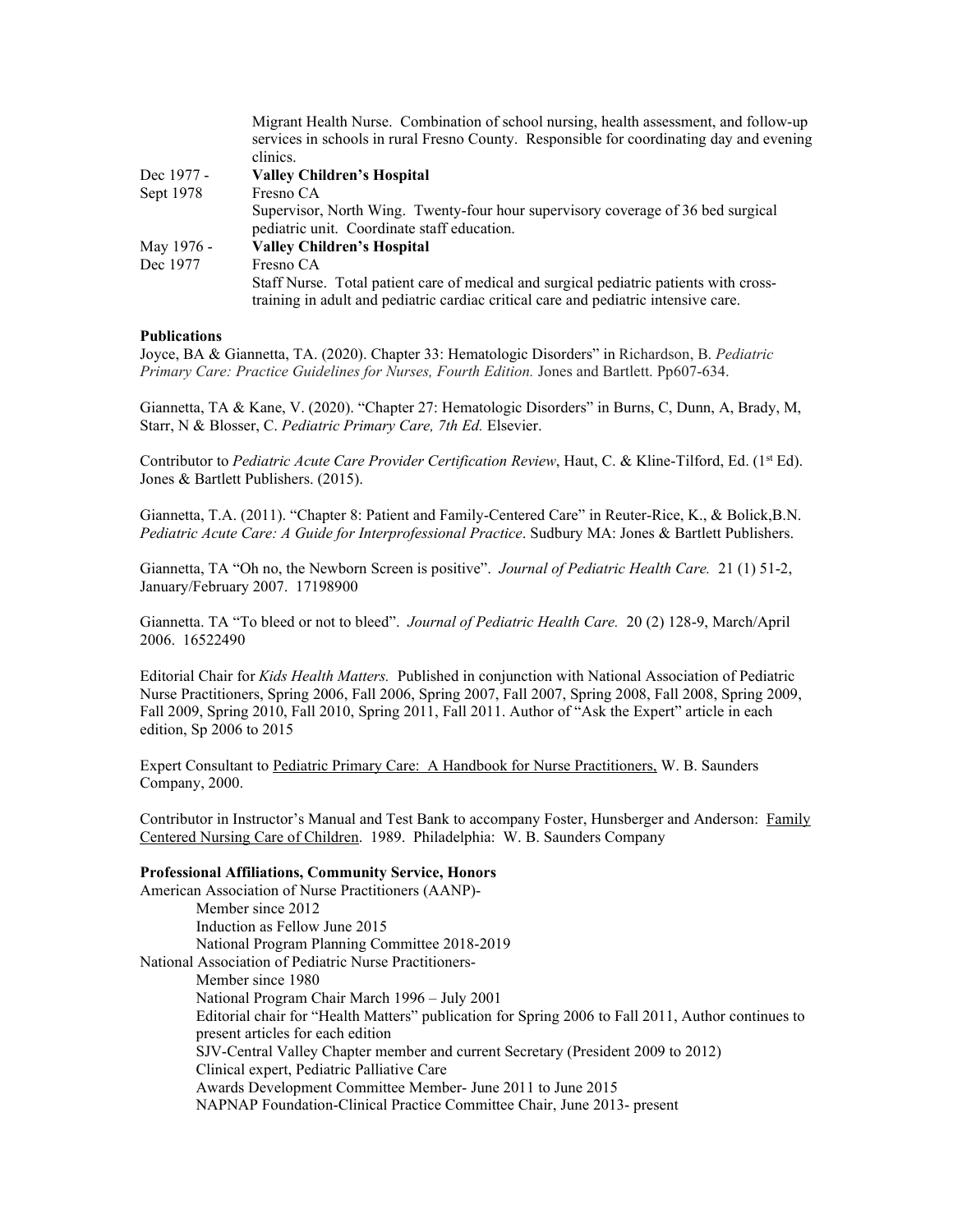Member at Large, National Board position - June 2016-June 2018 National Organization of Nurse Practitioner Faculty (NONPF)- Member since 2010 Editorial Board member *Journal of Pediatric Health Care,* September 2003-July 2010 Editor, Specialty/Acute care case studies, Sept 2004 to present Sigma Theta Tau International Nursing Honor Society Member since 1990, Mu Nu Chapter President-Elect 2005-2006, President 2006-2008 Faculty Counselor Awards Coordinator Mentoring Award – May 2002 Central California Sickle Cell Community Council Member since 1995 University of California, Davis, NP/PA program Guest lecturer and clinical preceptor On-line Nursing Resource (ONR) Committee-Statewide program at the request of the Chancellor's office – Aug 2012 to Aug 2015 **Honors** Central Valley Coalition of Nursing Organizations – Advanced Practice Nurse of the Year 1999 Sigma Theta Tau International Nursing Honor Society - Mentoring Award – May 2002 2009 "Nelms-Mullins Department Editor Award" from the *Journal of Pediatric Health Care* 2010, 2013 College of Health and Human Services Faculty Recognition Award 2014 Nominee: Outstanding Nurse Practitioner Educator Award, National Organization of Nurse Practitioner Faculty (NONPF) VCH 2015 RN of the Year, Advanced Practice, Awardee Nursing Leadership Consortium of the San Joaquin Valley, 2015 RN of the Year, Advanced Practice, Nominee Fellow American Association of Nurse Practitioners – June 2015 Nursing Hall of Fame, Induction , September 19, 2018 JD Northway Excellence award from VCH Medical Staff, Nov 2018 **Presentations** University of San Diego, Teacher Credential program Fresno County CHDP Providers California School Nurse Association Annual meeting, 2005, 2006, 2007, 2011, 2016 Topics: Blood Dyscrasias, Sickle Cell Anemia, Physical Assessment, Immunization update Sickle Cell Conference at St. Agnes Hospital, 2000 Tulare County School Nurses Annual Education Conference Physical assessment and documentation update, March 2007 Menorrhagia in Adolescents, February 2010 Clinical Assessment update, December 2011 NAPNAP National conference speaker – "Blood Dyscrasias and Primary Care" April 2003 "Pediatric Palliative Care" March 2004 "Nutritional Anemias" April 2010\* "Menorrhagia in Adolescents" April 2010\* \*both item invited to become permanent CE course on National web site "Nutritional Issues in Hematology Disorders" March 2011 "Menorrhagia in Adolescents" April 2012 "The Preceptor Dilema" March 2014 "Thrombophilia: Kids at risk for blood clots" March 2014 "Blood Dyscrasias in Pediatrics" March 2016 "Epistaxis" March 2019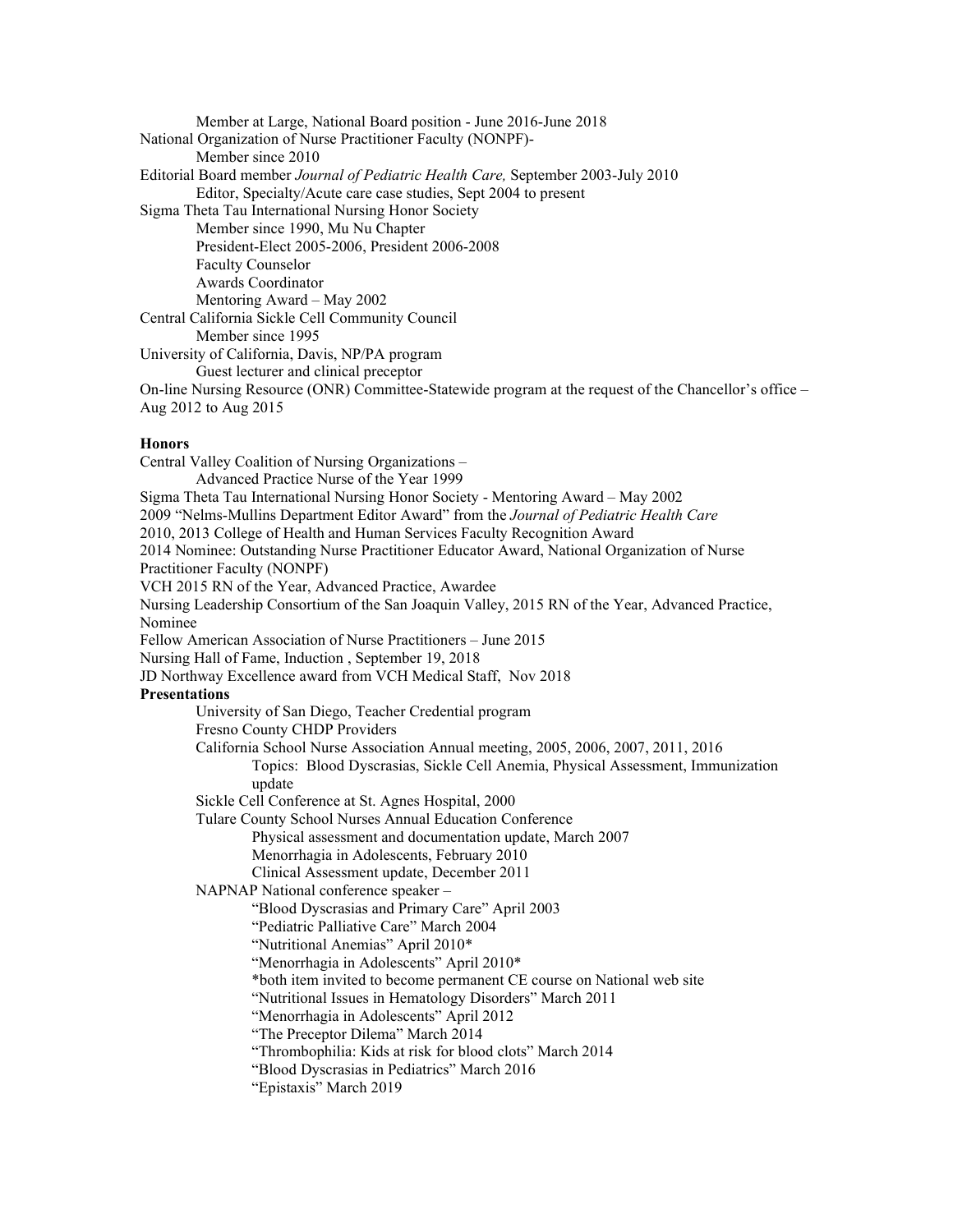Valley Children's Hospital (VCH) formerly Children's Hospital Central California, "Factor Use in Day Surgery", June 2009 vWD Mothers and Daughter's Day, VCH, April 25, 2015. "Girls only: What's this all about?" Hemophilia Foundations of Northern California, "Hemophilia and your Child", March 2010, March 2011 VCH Intermediate Core lecture series, Hematological diagnoses: Diagnosis, and management VCH Pediatric Palliative Care Conference VCH PICU Conference, "Sickle Cell Emergencies", March 2014 VCH Education Day for School Nurses on Bleeding Disorders, Aug 27, 2016: Hem Update, Sept 2017; Iron def anemia, Sept 2018 UCSF Residency program: Nutritional Anemia, March 2010, October 2011, June 2012, June 2013 Brandman University Graduate Nursing Program Orientation- "Publishing and Presenting", August 2012 "Surviving the DNP", August 2012 American Association of Nurse Practitioners (AANP)- "Who's Bleeding in your Community", June 20, 2013, Podium presentation National Conference, Las Vegas, NV "Thrombophilia: Kids at risk for clots" Poster accepted for presentation June 10, 2015, National Conference, New Orleans, LA California State University, Fresno-Poster presentation at "Celebrating Our Engagement", A College of Health and Human Services Showcase, October 23, 2014 World Hemophilia Federation, Conference, Edinburgh Scotland, May 2018- Martinez, R; Giannetta, T; Balasa, V. School Nurse Education Day-Poster presentation National Hemophilia Conference, Orlando FL, October 2018 Martinez, R; Giannetta, T; Balasa, V. School Nurse Education Day-Poster presentation CCVONS, Education conference, St Agnes Fresno, Dec 2018 "Thrombophilia" **Professional Committees at Children's Hospital Central California** Committee on Interdisciplinary Professional Practice (CIDP) Interdisciplinary Professional Practice Committee (IPPC) NP Council – Chair Ambulatory Clinical Oversite committee Rural Health Care Clinic Consultant/Project Reviewer Competence Assessment Process Committee Executive Nursing Council Interdisciplinary Care Committee Computerized Provider Order Entry Governance Committee and one of four Coaches for Individual assistance **Academic committees, California State University, Fresno** School of Nursing-1984-2017 Faculty Council Baccalaureate Curriculum Committee Graduate Curriculum Coordinator 2014-2016 Graduate Curriculum Committee – Chair 2014-2016 DNP Committee Graduate Advisory Council School Nurse Advisory Council Research Committee- member 2005 to 2012, Chair 2012-2017 School of Nursing IRB Committee – Chair 2012-2017 Course Committee N131/N131L, Chair 1990-2014 Nursing Hall of Fame Committee – Chair 2006-2017 Hooding Coordinator 2009-2016 College of Health and Human Services-Executive Committee Fall 2012 thru Spring 2015 Poster Judge, 7<sup>th</sup> Annual Graduate Research and Creative Writing Symposium, May 7, 2015